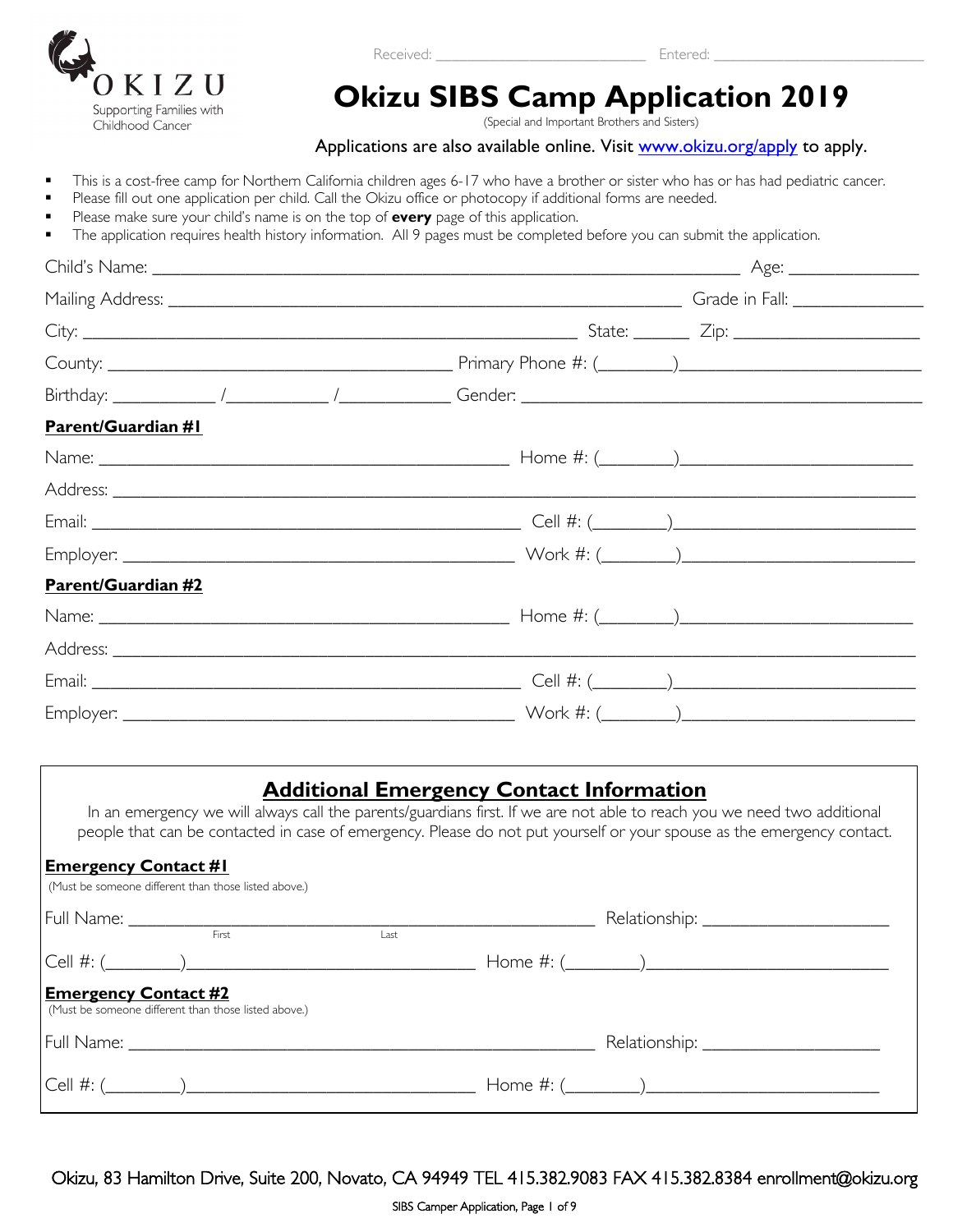| <b>2019 SIBS Camp Session Dates</b><br>Please select one session.                                                                                                                                                                                                                                                                                                                                                                                                                                                                                                                                                                                                                                                                                                              |  |  |  |  |  |
|--------------------------------------------------------------------------------------------------------------------------------------------------------------------------------------------------------------------------------------------------------------------------------------------------------------------------------------------------------------------------------------------------------------------------------------------------------------------------------------------------------------------------------------------------------------------------------------------------------------------------------------------------------------------------------------------------------------------------------------------------------------------------------|--|--|--|--|--|
| $\frac{1}{2}$ June 17 – 23 $\frac{1}{2}$ June 24 – 30 $\frac{1}{2}$ July 8 – 14 $\frac{1}{2}$ July 15 – 21                                                                                                                                                                                                                                                                                                                                                                                                                                                                                                                                                                                                                                                                     |  |  |  |  |  |
| <b>Transportation</b><br>We offer roundtrip bus transportation from the following four locations. Camp Okizu is located 70 miles northeast of Sacramento.<br>On Monday, the first day of camp, I would like my child to ride the bus to camp from the following stop:<br>Palo Alto _____ East Bay _____ Sacramento _____ Fairfield _____ None, I will pick my child up from camp<br>On Sunday, the last day of camp, I would like my child to ride the bus from camp to the following stop:<br>____ Palo Alto _____ East Bay _____ Sacramento _____ Fairfield _____ None, I will pick my child up from camp.<br>I would be interested in chaperoning the bus: _____________ Yes ____________ No<br><b>Camper T-Shirt Size</b><br>Youth: _____ Small ______ Medium ______ Large |  |  |  |  |  |
| Adult: ______ Small ______ Medium ______ Large ______ XL ______ 2XL                                                                                                                                                                                                                                                                                                                                                                                                                                                                                                                                                                                                                                                                                                            |  |  |  |  |  |
| <b>Past Attendance</b>                                                                                                                                                                                                                                                                                                                                                                                                                                                                                                                                                                                                                                                                                                                                                         |  |  |  |  |  |
| Has your child attended Okizu's SIBS Camp before? _______________________ If yes, how many times? _______________                                                                                                                                                                                                                                                                                                                                                                                                                                                                                                                                                                                                                                                              |  |  |  |  |  |
|                                                                                                                                                                                                                                                                                                                                                                                                                                                                                                                                                                                                                                                                                                                                                                                |  |  |  |  |  |
| <b>Cancer Patient Information</b><br>Please complete all of this information even if the patient is no longer on treatment.                                                                                                                                                                                                                                                                                                                                                                                                                                                                                                                                                                                                                                                    |  |  |  |  |  |
|                                                                                                                                                                                                                                                                                                                                                                                                                                                                                                                                                                                                                                                                                                                                                                                |  |  |  |  |  |
|                                                                                                                                                                                                                                                                                                                                                                                                                                                                                                                                                                                                                                                                                                                                                                                |  |  |  |  |  |
| Cancer treatment facility (select all that apply):<br>Stanford Children's Health at CPMC, San Francisco [1888] John Muir Medical Center, Walnut Creek<br>Kaiser Permanente Oakland Medical Center<br><b>Kaiser Permanente Roseville Medical Center</b><br>_____ Kaiser Permanente Santa Clara Medical Center<br>Lucile Packard Children's Hospital Stanford<br>Sutter Medical Center, Sacramento<br>UC Davis Medical Center, Sacramento<br>_____ UCSF Benioff Children's Hospital San Francisco<br>____ UCSF Benioff Children's Hospital Oakland                                                                                                                                                                                                                               |  |  |  |  |  |
| Current stage of treatment: ______ On treatment ______ Off treatment ______ Our family is bereaved                                                                                                                                                                                                                                                                                                                                                                                                                                                                                                                                                                                                                                                                             |  |  |  |  |  |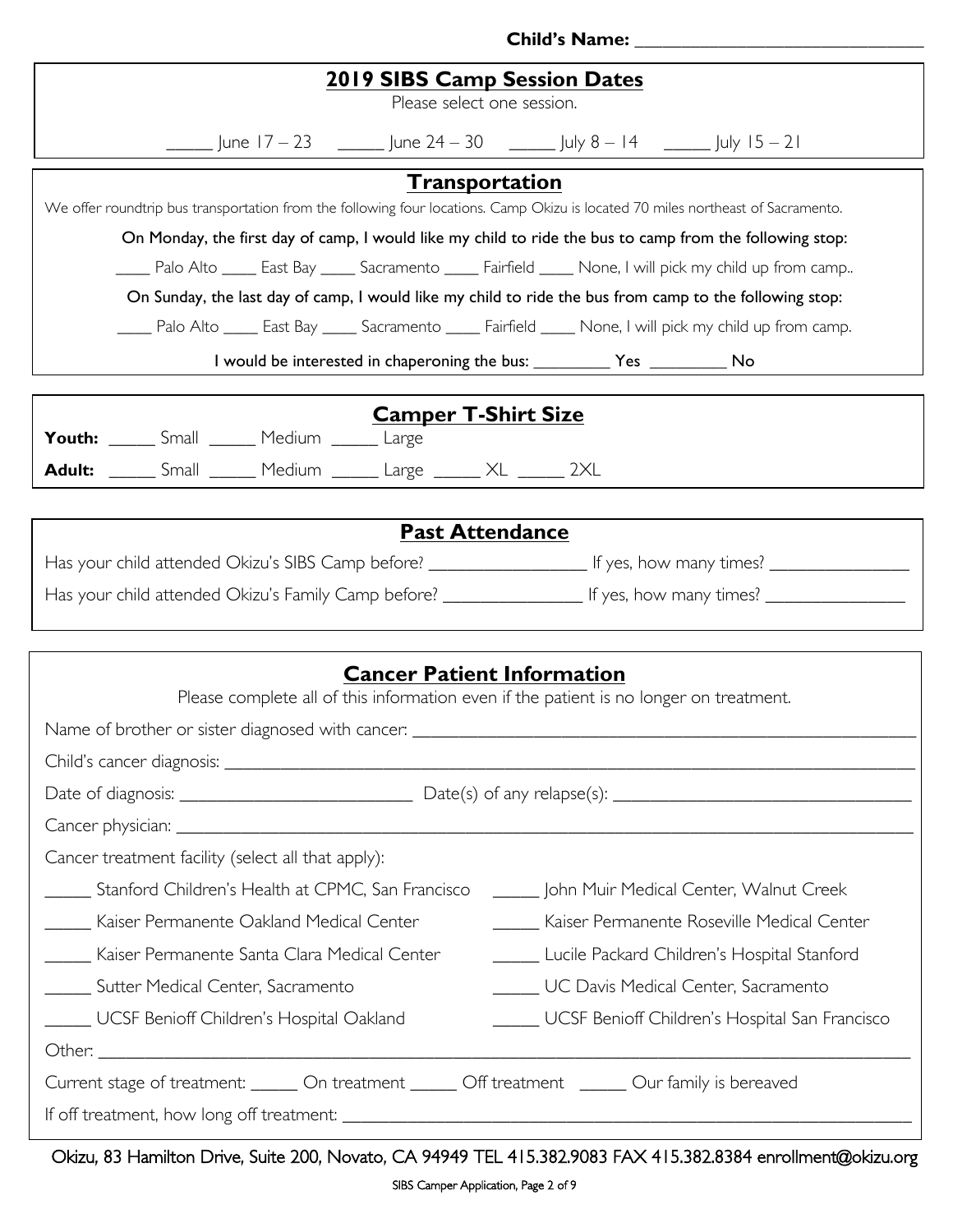### **Additional Household Information**

| <b>Family Status:</b> Married ___ Divorced ___ Separated ___ Single Mother ___ Single Father ______________ Other |                    |                                                                                                                                                                                                                                                                                                      |                                        |       |  |                                                                                       |                                                                                                                                                                                                            |  |
|-------------------------------------------------------------------------------------------------------------------|--------------------|------------------------------------------------------------------------------------------------------------------------------------------------------------------------------------------------------------------------------------------------------------------------------------------------------|----------------------------------------|-------|--|---------------------------------------------------------------------------------------|------------------------------------------------------------------------------------------------------------------------------------------------------------------------------------------------------------|--|
| <b>Custody:</b> Mother Father Joint Grandparent(s) Guardian(s) Custom Mother                                      |                    |                                                                                                                                                                                                                                                                                                      |                                        |       |  |                                                                                       |                                                                                                                                                                                                            |  |
|                                                                                                                   |                    |                                                                                                                                                                                                                                                                                                      |                                        |       |  |                                                                                       |                                                                                                                                                                                                            |  |
|                                                                                                                   |                    |                                                                                                                                                                                                                                                                                                      | <b>Acceptance Information</b>          |       |  |                                                                                       |                                                                                                                                                                                                            |  |
|                                                                                                                   |                    | How would you like to receive acceptance materials? _______ By Email _______ By US Post<br>If you choose email, please make sure you have provided a legible email address on the front page.                                                                                                        |                                        |       |  |                                                                                       |                                                                                                                                                                                                            |  |
|                                                                                                                   |                    | Would you prefer to receive the acceptance materials in Spanish? ______ Yes ______ No                                                                                                                                                                                                                |                                        |       |  |                                                                                       |                                                                                                                                                                                                            |  |
|                                                                                                                   |                    |                                                                                                                                                                                                                                                                                                      |                                        |       |  |                                                                                       |                                                                                                                                                                                                            |  |
|                                                                                                                   |                    |                                                                                                                                                                                                                                                                                                      | <b>We Would Love to Have Your Help</b> |       |  |                                                                                       |                                                                                                                                                                                                            |  |
|                                                                                                                   |                    | Occasionally we need volunteers to help with fundraising, to represent Okizu at networking events, etc. and we<br>would love to have your help. If you would like to be added to the list of people whom we contact when we<br>need help, please select the areas with which you be willing to help. |                                        |       |  |                                                                                       |                                                                                                                                                                                                            |  |
| ______ Speaking engagements<br>Interviews<br>Media opportunities                                                  |                    | _____ Submitting testimonials and writing letters                                                                                                                                                                                                                                                    |                                        | Other |  | _______ Tabling events and Okizu info booths<br>______ Okizu representative at events | _____ Fundraising event staff (golf tournaments, auctions, etc.)                                                                                                                                           |  |
| How did you hear about Okizu? Please select all that apply. ____Doctor ____Nurse ____Social Worker _____ Friend   |                    |                                                                                                                                                                                                                                                                                                      |                                        |       |  |                                                                                       |                                                                                                                                                                                                            |  |
|                                                                                                                   |                    |                                                                                                                                                                                                                                                                                                      | Demographic Information                |       |  |                                                                                       |                                                                                                                                                                                                            |  |
|                                                                                                                   |                    | The following questions are optional and will only be used to obtain funding from foundations that require this demographic information.                                                                                                                                                             |                                        |       |  |                                                                                       |                                                                                                                                                                                                            |  |
|                                                                                                                   | Caucasian<br>Other | <b>Ethnicity</b> ______ African American or Black<br>Asian or Pacific Islander<br>Hispanic or Latino<br>Native American                                                                                                                                                                              |                                        |       |  |                                                                                       | <b>Income Level Annually</b> ______ Less than \$24,999<br>\$25,000 - \$49,999<br>\$50,000 - \$74,999<br>$\frac{1}{2}$ \$75,000 - \$99,999<br>$$100,000 - $124,999$<br>$$125,000 - $149,999$<br>$$150,000+$ |  |
|                                                                                                                   |                    |                                                                                                                                                                                                                                                                                                      |                                        |       |  |                                                                                       |                                                                                                                                                                                                            |  |

#### **Photos**

By participating in Okizu's programs, you are authorizing us to use photos or videos of you or your family in our brochures, on our website, or in any other fundraising or public relations material. If you do not wish us to use your images, you need to file a "No Photo Authorization" form with our office. **You need to renew this form every year.** Please call or email our office to obtain this form.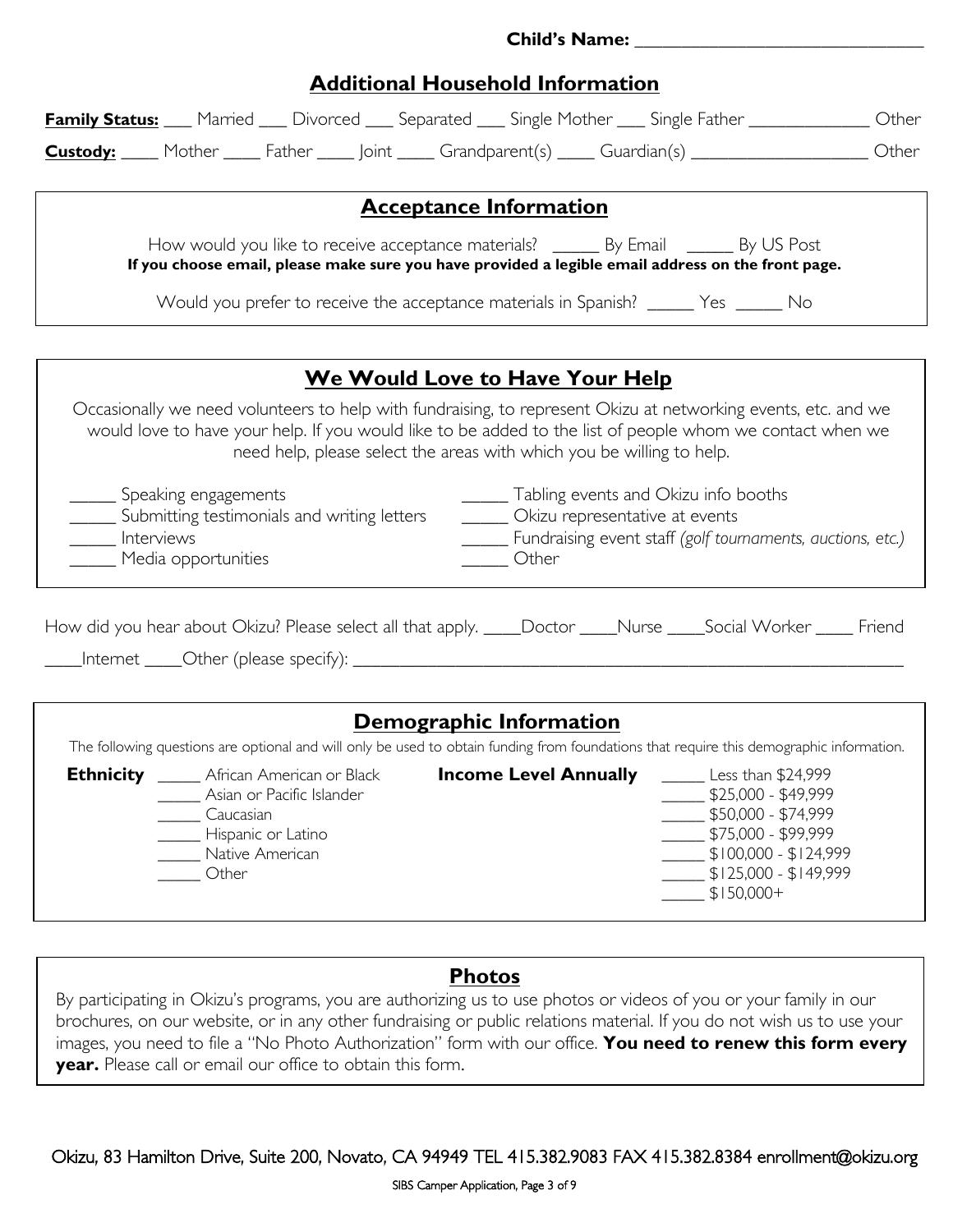#### **Child's Name:**

## **Okizu SIBS Camp Health History Form**

| paper.                               |                                                                                     |                                           | Please complete the following Health History Form as part of your child's application. It is essential that we have current health<br>information in order to ensure the safety and well-being of campers during their time at Okizu. If your child has any conditions<br>requiring treatment, restrictions, or other accommodations during their stay at camp, we will include a second medical form to be<br>signed by a doctor in your acceptance packet. If you need more room, please continue your comments on a separate sheet of |              |
|--------------------------------------|-------------------------------------------------------------------------------------|-------------------------------------------|------------------------------------------------------------------------------------------------------------------------------------------------------------------------------------------------------------------------------------------------------------------------------------------------------------------------------------------------------------------------------------------------------------------------------------------------------------------------------------------------------------------------------------------|--------------|
|                                      |                                                                                     |                                           | Height: ____________ feet and inches Weight: ___________ lbs Last Exam Date: (if known) ___________                                                                                                                                                                                                                                                                                                                                                                                                                                      |              |
|                                      |                                                                                     | <b>Allergies and Dietary Restrictions</b> |                                                                                                                                                                                                                                                                                                                                                                                                                                                                                                                                          |              |
|                                      | Does your child have any allergies? ____________ Yes ______________ No              |                                           |                                                                                                                                                                                                                                                                                                                                                                                                                                                                                                                                          |              |
|                                      |                                                                                     |                                           | If yes, this camper is allergic to: $\square$ Food $\square$ Medicine $\square$ The environment (insect stings, hay fever, etc.)                                                                                                                                                                                                                                                                                                                                                                                                         | $\Box$ Other |
|                                      |                                                                                     |                                           |                                                                                                                                                                                                                                                                                                                                                                                                                                                                                                                                          |              |
|                                      | Does your child require an EpiPen? ______________ Yes ________________ No           |                                           | If yes, please provide details about your child's anaphylaxis, including the date and description of the reaction: ____________________                                                                                                                                                                                                                                                                                                                                                                                                  |              |
|                                      |                                                                                     |                                           |                                                                                                                                                                                                                                                                                                                                                                                                                                                                                                                                          |              |
|                                      | *Send one non-expired EpiPen to camp with your child.                               |                                           |                                                                                                                                                                                                                                                                                                                                                                                                                                                                                                                                          |              |
|                                      | Does your child have any dietary restrictions? ______________ Yes ______________ No |                                           |                                                                                                                                                                                                                                                                                                                                                                                                                                                                                                                                          |              |
|                                      |                                                                                     |                                           |                                                                                                                                                                                                                                                                                                                                                                                                                                                                                                                                          |              |
| contact the Okizu office to discuss. |                                                                                     |                                           | *We can easily accommodate vegetarians and campers with a no red meat preference. If your child has other dietary restrictions please                                                                                                                                                                                                                                                                                                                                                                                                    |              |

**The following over-the-counter medications may be given to your child as needed, if deemed necessary, by the camp medical personnel. Over-the-counter medications used at Okizu include:** Acetaminophen *(Tylenol)*, Ibuprofen *(Advil, Motrin)*, Antihistamines *(Benadryl, Claritin, Zyrtec et*c.), combination cough/cold medicines, cough drops, sore throat spray, antacids, laxatives for constipation, Pepto-Bismol, aloe, antibiotic cream, calamine lotion, hydrocortisone cream, insect repellent, sunburn spray, sunscreen, and lice shampoo.

**If your child can not take any of these medications, please list them below, along with the reason why the**  medication cannot be used:

\_\_\_\_\_\_\_\_\_\_\_\_\_\_\_\_\_\_\_\_\_\_\_\_\_\_\_\_\_\_\_\_\_\_\_\_\_\_\_\_\_\_\_\_\_\_\_\_\_\_\_\_\_\_\_\_\_\_\_\_\_\_\_\_\_\_\_\_\_\_\_\_\_\_\_\_\_\_\_\_\_\_\_\_\_\_\_\_\_\_\_\_\_\_\_\_\_\_\_\_\_\_

|                                                        | Does your child have ADD/ADHD, developmental delays, autism or mental health issues, or behavioral |
|--------------------------------------------------------|----------------------------------------------------------------------------------------------------|
| <b>issues?</b> ______________Yes ___________________No |                                                                                                    |
|                                                        |                                                                                                    |
|                                                        |                                                                                                    |
|                                                        |                                                                                                    |
|                                                        |                                                                                                    |
|                                                        |                                                                                                    |

Okizu, 83 Hamilton Drive, Suite 200, Novato, CA 94949 TEL 415.382.9083 FAX 415.382.8384 enrollment@okizu.org **\_\_\_\_\_\_\_\_\_\_\_\_\_\_\_\_\_\_\_\_\_\_\_\_\_\_\_\_\_\_\_\_\_\_\_\_\_\_\_\_\_\_\_\_\_\_\_\_\_\_\_\_\_\_\_\_\_\_\_\_\_\_\_\_\_\_\_\_\_\_\_\_\_\_\_\_\_\_\_\_\_\_\_\_\_\_\_\_\_\_\_\_\_\_\_\_\_\_\_\_\_**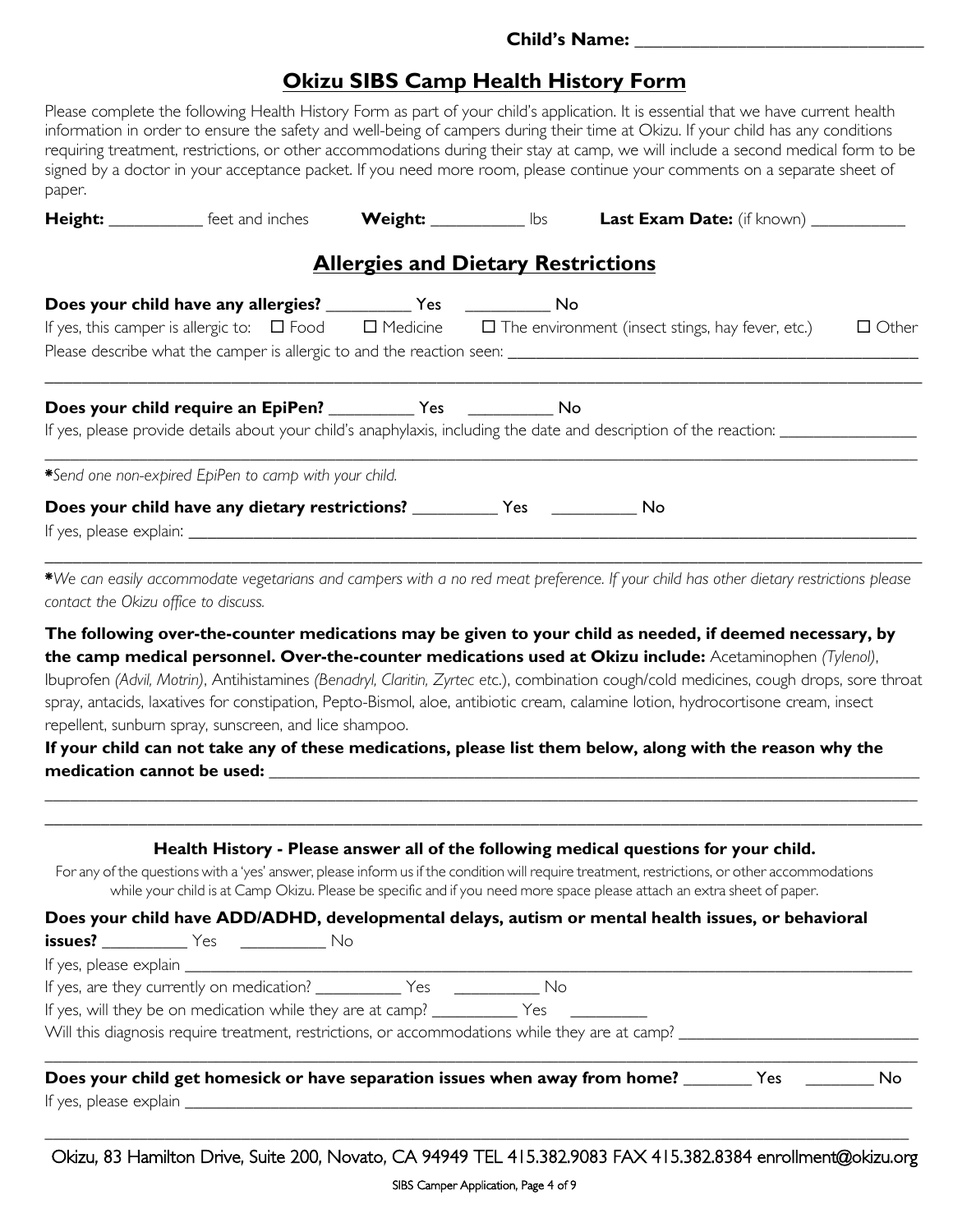| No<br>No | Child's Name: Names                                                                                                                                                                                                                           |
|----------|-----------------------------------------------------------------------------------------------------------------------------------------------------------------------------------------------------------------------------------------------|
|          |                                                                                                                                                                                                                                               |
|          | Does your child have asthma, problems breathing, coughing, or lung disease? ___________Yes ______________No                                                                                                                                   |
|          |                                                                                                                                                                                                                                               |
|          | Does your child have seizures, epilepsy, convulsions, fainting, or blackouts? _________ Yes _________ No                                                                                                                                      |
|          |                                                                                                                                                                                                                                               |
|          |                                                                                                                                                                                                                                               |
|          |                                                                                                                                                                                                                                               |
|          | Does your child have mobility issues, difficulty walking, braces, etc.? _________ Yes _________ No                                                                                                                                            |
|          | Does your child use a wheelchair, prosthesis, or prosthetic joints? ___________ Yes ____________ No                                                                                                                                           |
|          |                                                                                                                                                                                                                                               |
|          | Does your child have a history of concussions or get headaches? __________ Yes ___________ No                                                                                                                                                 |
|          |                                                                                                                                                                                                                                               |
|          | Does your child have trouble seeing clearly (uses eyeglasses, contacts, etc.)? __________ Yes ___________ No                                                                                                                                  |
|          |                                                                                                                                                                                                                                               |
|          | Does your child have hearing or other ear problems? _____________ Yes _______________ No                                                                                                                                                      |
|          | Does your child have a shunt (drains excess fluid from brain) or Ommaya Reservoir? _______ Yes ________                                                                                                                                       |
|          | Does your child have neck, chest, or back pain or injury? ____________ Yes _____________ No                                                                                                                                                   |
|          | Does your child have intestinal problems (Crohn's/Colitis/Constipation/Diarrhea/Ulcer)? _______ Yes _______ No                                                                                                                                |
|          | Does your child have diabetes, heart disease, or high blood pressure? _________ Yes __________ No                                                                                                                                             |
|          | Does your child have a skin condition or bleeding disorder? ____________ Yes _____________ No                                                                                                                                                 |
|          | Does your child wet the bed, sleepwalk, or have nightmares or night terrors? __________ Yes ___________ No                                                                                                                                    |
|          | Has your child ever been hospitalized for a serious injury or operation? __________Yes ____________<br>If yes, please explain the reason(s) for hospitalization(s), the serious injury(ies), or the operation(s) and the dates they occurred: |

Okizu, 83 Hamilton Drive, Suite 200, Novato, CA 94949 TEL 415.382.9083 FAX 415.382.8384 enrollment@okizu.org

\_\_\_\_\_\_\_\_\_\_\_\_\_\_\_\_\_\_\_\_\_\_\_\_\_\_\_\_\_\_\_\_\_\_\_\_\_\_\_\_\_\_\_\_\_**\_\_\_\_\_\_\_\_\_\_\_\_\_\_\_\_\_\_\_\_\_\_\_\_\_\_\_\_\_\_\_\_\_\_\_\_\_\_\_\_\_\_\_\_\_\_\_\_\_\_\_\_\_\_\_\_\_**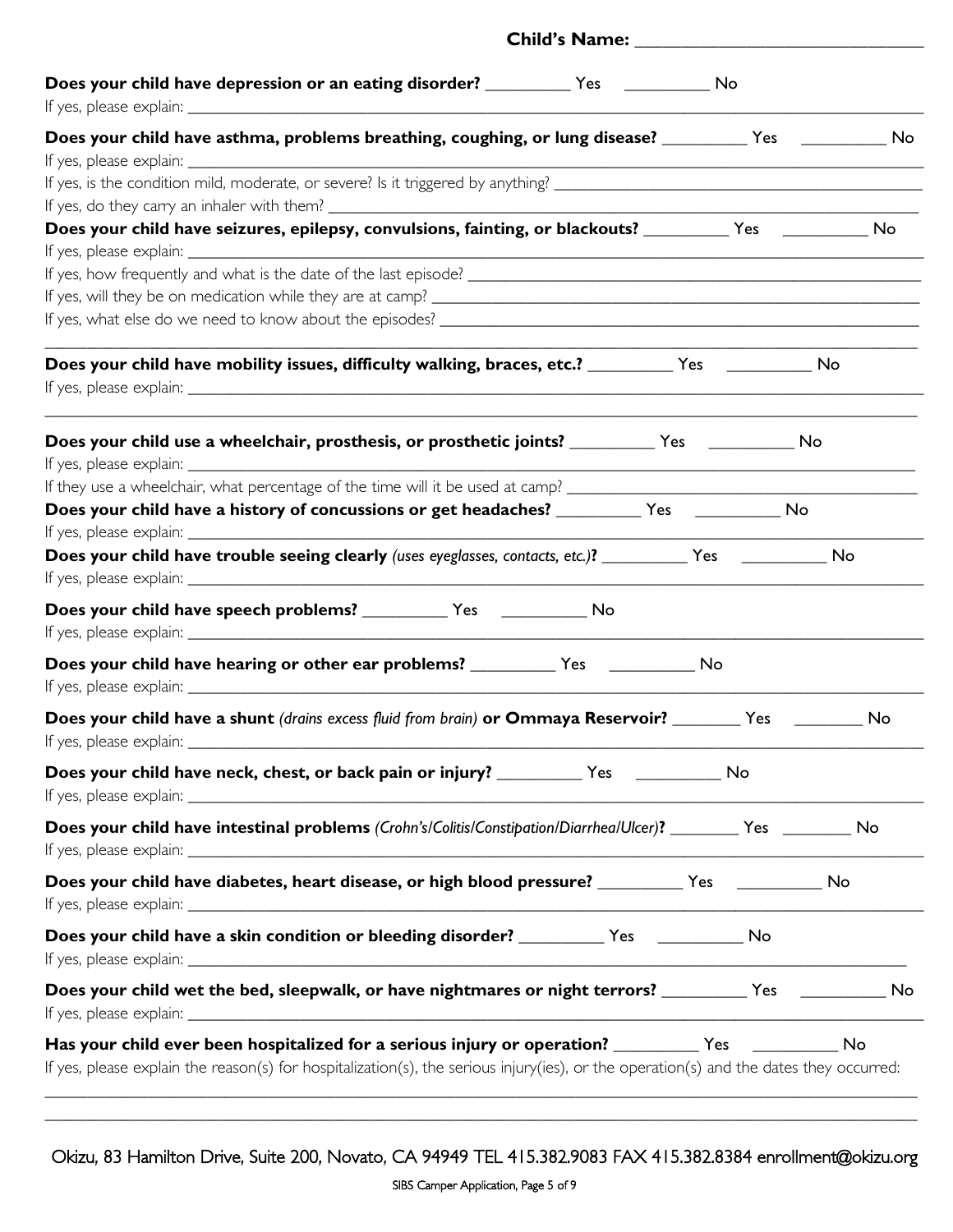| Does your child have any restrictions on activity? _________ Yes _________ No                                                                                                                                                                                                                                                                                                                                                                                                                                                                                                                                                                                                                                                                                       |                    |                     |                                                                                                                         |
|---------------------------------------------------------------------------------------------------------------------------------------------------------------------------------------------------------------------------------------------------------------------------------------------------------------------------------------------------------------------------------------------------------------------------------------------------------------------------------------------------------------------------------------------------------------------------------------------------------------------------------------------------------------------------------------------------------------------------------------------------------------------|--------------------|---------------------|-------------------------------------------------------------------------------------------------------------------------|
| If yes, please explain what activities must be restricted and any special accommodations that should be made: _________________________                                                                                                                                                                                                                                                                                                                                                                                                                                                                                                                                                                                                                             |                    |                     |                                                                                                                         |
| Will your child require any special assistance while at camp (getting dressed, showering, bathroom, etc.)? ____Yes____ No                                                                                                                                                                                                                                                                                                                                                                                                                                                                                                                                                                                                                                           |                    |                     |                                                                                                                         |
| ,我们也不能在这里的人,我们也不能在这里的人,我们也不能在这里的人,我们也不能在这里的人,我们也不能在这里的人,我们也不能在这里的人,我们也不能在这里的人,我们也                                                                                                                                                                                                                                                                                                                                                                                                                                                                                                                                                                                                                                                                                   |                    |                     |                                                                                                                         |
|                                                                                                                                                                                                                                                                                                                                                                                                                                                                                                                                                                                                                                                                                                                                                                     |                    |                     | <u> 1989 - Johann John Stoff, deutscher Stoff als der Stoff aus der Stoff als der Stoff als der Stoff als der Stoff</u> |
| Please inform us of anything you'd like us to know about your child. This includes other health conditions,<br>mental or physical, that will require treatment, restrictions, or other accommodations while your child is at                                                                                                                                                                                                                                                                                                                                                                                                                                                                                                                                        |                    |                     |                                                                                                                         |
| ,我们也不能在这里的人,我们也不能在这里的人,我们也不能在这里的人,我们也不能在这里的人,我们也不能在这里的人,我们也不能在这里的人,我们也不能在这里的人,我们也                                                                                                                                                                                                                                                                                                                                                                                                                                                                                                                                                                                                                                                                                   | <b>Medications</b> |                     |                                                                                                                         |
| Will your child be taking any medications while at camp? ____________ Yes _____________ No<br>I. We cannot dispense any medication not in a prescription container, so please send original prescription container. Any<br>remaining meds will be returned.<br>2. Due to the large number of medications that we need to dispense at camp, we request that you send only the essentials. No<br>daily vitamins, over the counter pain relievers, or decongestants. We have a supply of these meds and will dispense them as<br>necessary.<br>3. Meds are given at breakfast, lunch, dinner, and bed time unless absolutely necessary at other specific times.<br>4. For antibiotics or other meds taken for a limited time (i.e. days 1-20) please note day started. |                    |                     |                                                                                                                         |
| *Medicine must be brought to camp in its original packaging.                                                                                                                                                                                                                                                                                                                                                                                                                                                                                                                                                                                                                                                                                                        |                    |                     |                                                                                                                         |
| <b>Drug Name/Strength:</b>                                                                                                                                                                                                                                                                                                                                                                                                                                                                                                                                                                                                                                                                                                                                          |                    | Dosage & Frequency: |                                                                                                                         |
|                                                                                                                                                                                                                                                                                                                                                                                                                                                                                                                                                                                                                                                                                                                                                                     |                    |                     |                                                                                                                         |
| 2. 2. 2. Dinner Bed                                                                                                                                                                                                                                                                                                                                                                                                                                                                                                                                                                                                                                                                                                                                                 |                    |                     |                                                                                                                         |
|                                                                                                                                                                                                                                                                                                                                                                                                                                                                                                                                                                                                                                                                                                                                                                     |                    |                     |                                                                                                                         |
| 4. March 2011   March 2011   March 2012   March 2012   March 2012   March 2014   March 2014   March 2012   March 2013   March 2014   March 2013   March 2014   March 2013   March 2013   March 2013   March 2014   March 2014                                                                                                                                                                                                                                                                                                                                                                                                                                                                                                                                       |                    |                     |                                                                                                                         |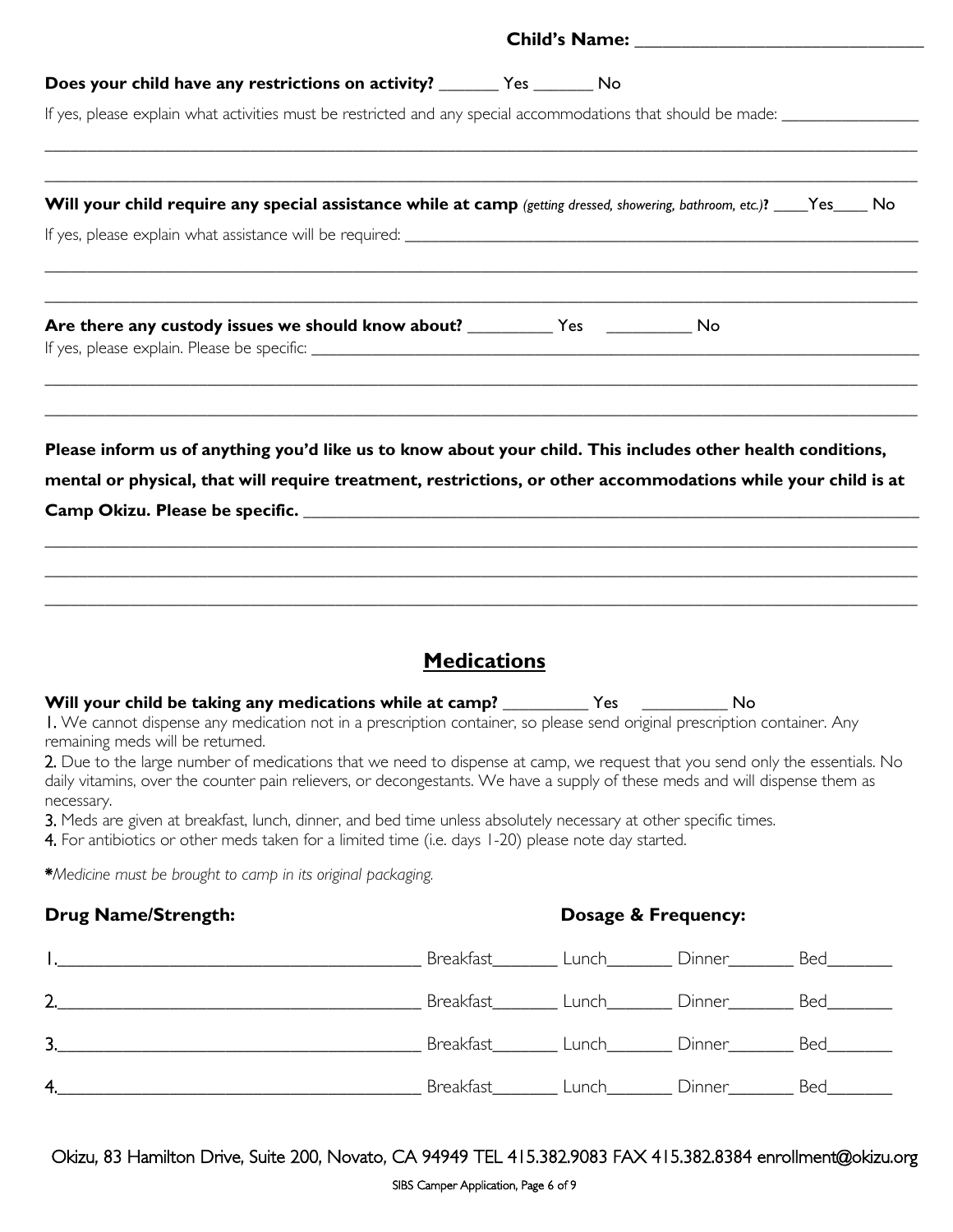## **Immunization History**

Okizu requires immunization information and a current tetanus booster to attend camp. Because our camp program has a potential for communicable diseases, we recommend that program participants are appropriately immunized for, at a minimum, the following diseases: tetanus, mumps, measles, rubella, polio, pertussis (whooping cough), and diphtheria. This being said, we recognize that some individuals may not be fully immunized for reasons that are biophysical or of personal choice.

If the participant is not fully immunized or doesn't have a current tetanus booster before camp, you will need to complete the Exemption from Immunization Requirements form.

The participant's immunization status: *Check one of the following:*

- $\square$  I attest that all immunizations required for the participant are up to date and I have provided the most recent dates below or will provide copies of immunization forms from my health-care provider or state or local government.
- $\Box$  The participant is not fully immunized. Please send me the Exemption from Immunization Requirements form.

Please attach a copy of your child's immunization record, or list the date of your child's most recent vaccination below:

| Vaccine:                                         | Dates:                                                                                                           | mo/yr | mo/yr | mo/yr | mo/yr                                    | mo/yr |
|--------------------------------------------------|------------------------------------------------------------------------------------------------------------------|-------|-------|-------|------------------------------------------|-------|
| Diptheria, Pertussis, Tetanus<br>(TdaP or DTdaP) |                                                                                                                  |       |       |       |                                          |       |
| Tetanus booster (dT or TdaP)*                    |                                                                                                                  |       |       |       |                                          |       |
| <b>MMR</b> (Measels, Mumps, Rubella)             |                                                                                                                  |       |       |       |                                          |       |
| Polio (IPV/OPV)                                  |                                                                                                                  |       |       |       | <u> 1989 - Jan James James (b. 1989)</u> |       |
| Haemophilus Influenza B (HIB)                    |                                                                                                                  |       |       |       |                                          |       |
| PCV (Pneumococcal)                               |                                                                                                                  |       |       |       |                                          |       |
| <b>Hepatitis A</b>                               |                                                                                                                  |       |       |       |                                          |       |
| <b>Hepatitis B</b>                               |                                                                                                                  |       |       |       |                                          |       |
| <b>Chicken Pox (Varicella)</b>                   |                                                                                                                  |       |       |       |                                          |       |
| <b>Meningococcal Meningitis (MCV4)</b>           |                                                                                                                  |       |       |       |                                          |       |
|                                                  | If your child has not been fully immunized or has had any of the above illnesses, please explain. Please include |       |       |       |                                          |       |
|                                                  |                                                                                                                  |       |       |       |                                          |       |
|                                                  | Has your child had a TB test? _______ Yes __________ No                                                          |       |       |       |                                          |       |
|                                                  | <b>What was the result of your child's most recent TB test?</b> _____ Positive _____ Negative                    |       |       |       |                                          |       |
|                                                  |                                                                                                                  |       |       |       |                                          |       |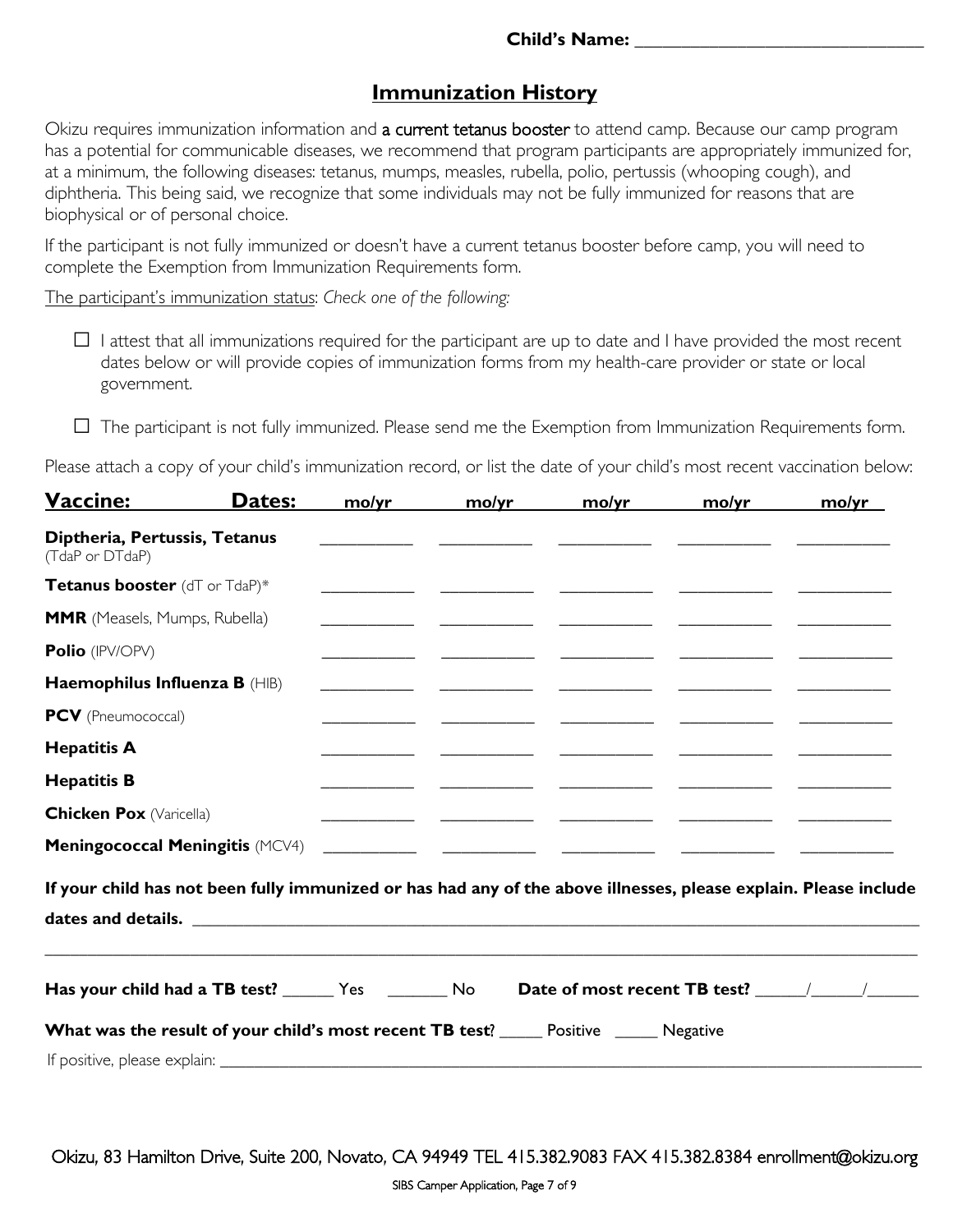| <b>Health Insurance and Doctor Information</b>                                     |  |  |  |  |  |
|------------------------------------------------------------------------------------|--|--|--|--|--|
|                                                                                    |  |  |  |  |  |
| Health Insurance – attach a copy of your insurance card or complete the following: |  |  |  |  |  |
|                                                                                    |  |  |  |  |  |
|                                                                                    |  |  |  |  |  |
|                                                                                    |  |  |  |  |  |
|                                                                                    |  |  |  |  |  |
|                                                                                    |  |  |  |  |  |
|                                                                                    |  |  |  |  |  |
|                                                                                    |  |  |  |  |  |

### **Okizu SIBS Camp Authorization to Consent to Treatment of Minor Medical Waiver**

| I am the parent/guardian of ____                                                                                      | , a minor. I authorize Okizu |
|-----------------------------------------------------------------------------------------------------------------------|------------------------------|
| Camp personnel to (i) consent to any x-ray examination, anesthetic, medical, dental, or surgical diagnosis or         |                              |
| treatment, and hospital care which is deemed advisable by any physician, dentist, or surgeon; and (ii) obtain a copy  |                              |
| of any of my child's health records and to communicate with and receive information from any of my child's health     |                              |
| providers about my child's health status or history.                                                                  |                              |
|                                                                                                                       |                              |
| I understand that reasonable measures will be taken to safeguard the health and safety of campers and that I will be  |                              |
| notified as soon as possible in case of an emergency. However, in the event of my child's illness or accident, I will |                              |
| not hold Camp Okizu, the Okizu Foundation, or any of its directors, employees, or agents liable for harm to my        |                              |
| child. This authorization shall remain effective until revoked in writing.                                            |                              |
| Please print name:                                                                                                    | Date:                        |
|                                                                                                                       |                              |

 **Signature: \_\_\_\_\_\_\_\_\_\_\_\_\_\_\_\_\_\_\_\_\_\_\_\_\_\_\_\_\_\_\_\_\_\_\_\_\_\_ Relationship: \_\_\_\_\_\_\_\_\_\_\_\_\_\_\_\_\_\_\_\_\_\_\_\_\_\_**

\**If for religious or other reasons you cannot sign this, contact the camp for a legal waiver which must be signed for attendance*.